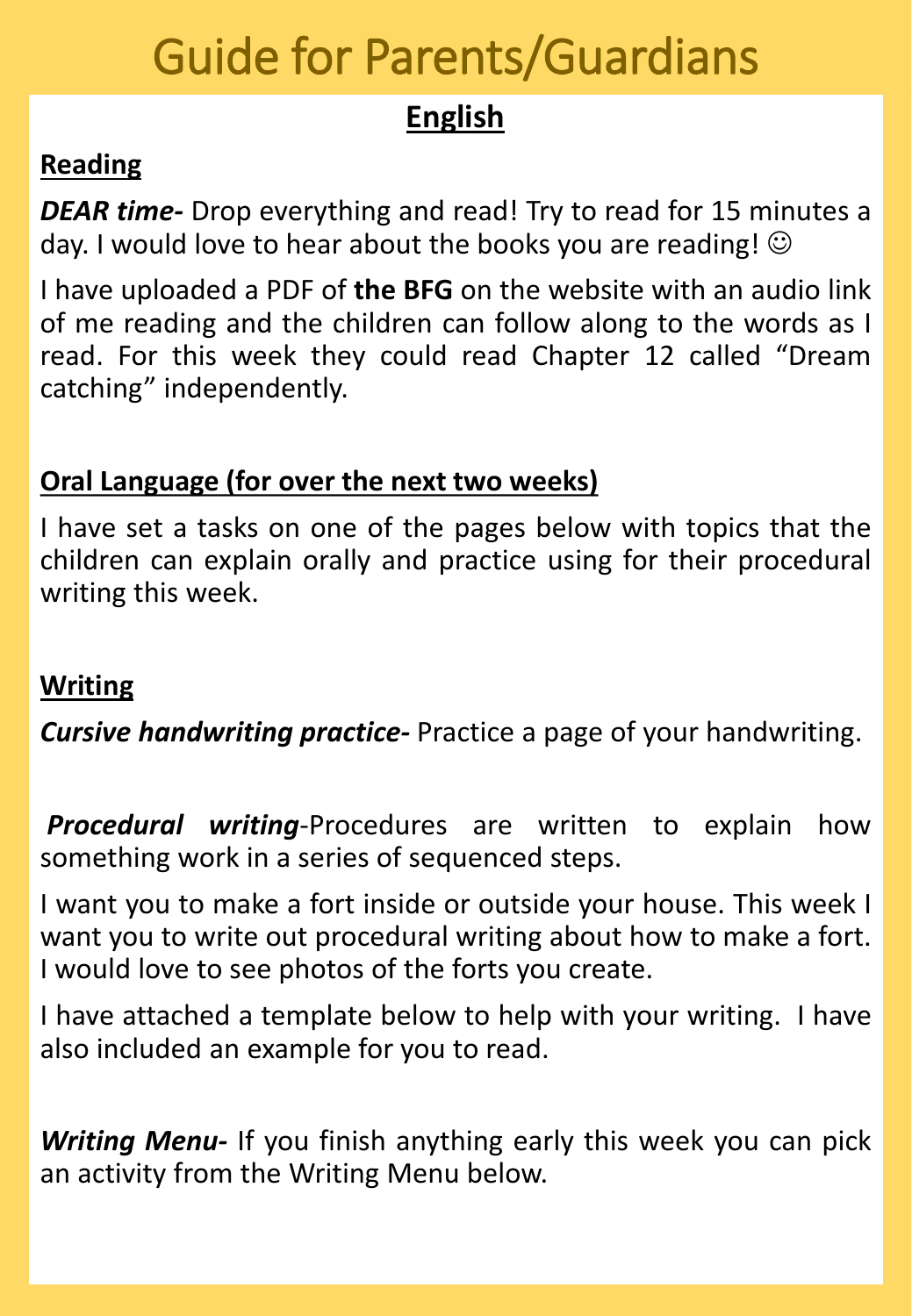# Guide for Parents/Guardians

## **Maths**

This week we are looking at the topic of Time**.**

Planet maths- We will be looking at Time on pages 143-144 for 4<sup>th</sup> class and pg.162-163 for 3<sup>rd</sup> class. The activities are outlined on the timetable.

*Times Tables-* revise any times tables you find tricky this week.

## **Gaeilge**

**Sa bhaile***-* I have made a PowerPoint to help the children learn some new words for sa bhaile with a worksheet at the end.

Read the story *"Cacaí le mamó"* and answer the questions. I have also attached an audio link of me reading the story for the children to listen to and read out loud themselves afterwards to practice their oral Irish.

**(The audio link is under the Irish tab on the website not on this document.)** With the questions, the children just need to find the correct sentence from the text and write it in their copy.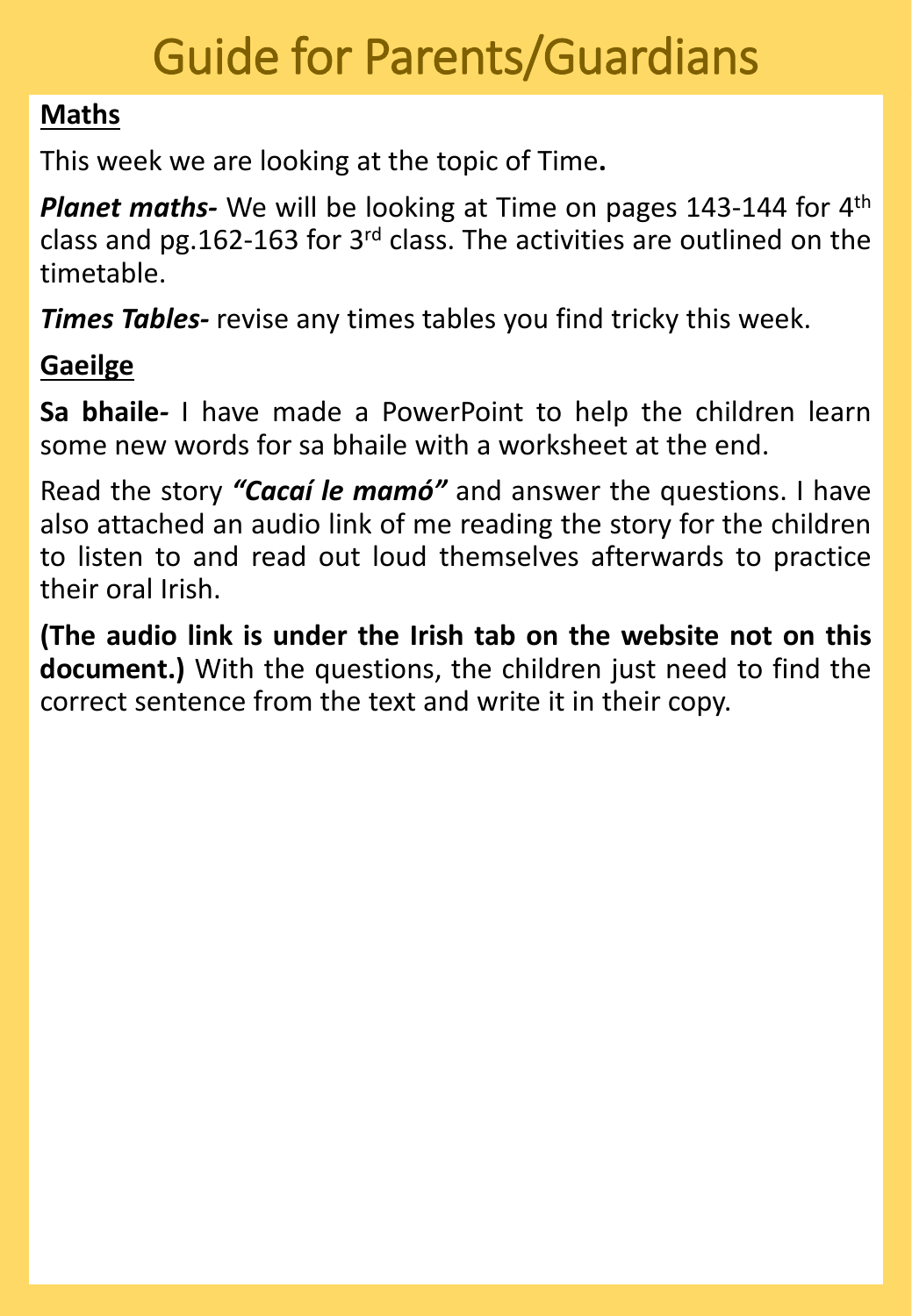# Guide for Parents/Guardians

## **SESE-**

*Geography-* There is work on the main page of the website about our areas in Staplestown.

*History-* There is work on the main page of the website about the history of Staplestown. As an extra task you can ask a family member or friends who has lived in Staplestown about the History of the area.

## **Art/Drama**

Art- Your art task this week is to create and design a crest for our school uniform. Use the template on the main page of the website and try to include things you have learnt from Geography and History this week.

*Drama-* You can act out a story when you have created a fort for your English this we week.

## **Music**

I have uploaded a document on the website that access the Dabbledoo website with four weeks of lessons available. This weeks lesson is about "Clocks sounds at home ".

# **SPHE**

I have created a PowerPoint about a Wellbeing Garden that the children can draw on a sheet and fill in each item.

# **PE**

See last document for activities.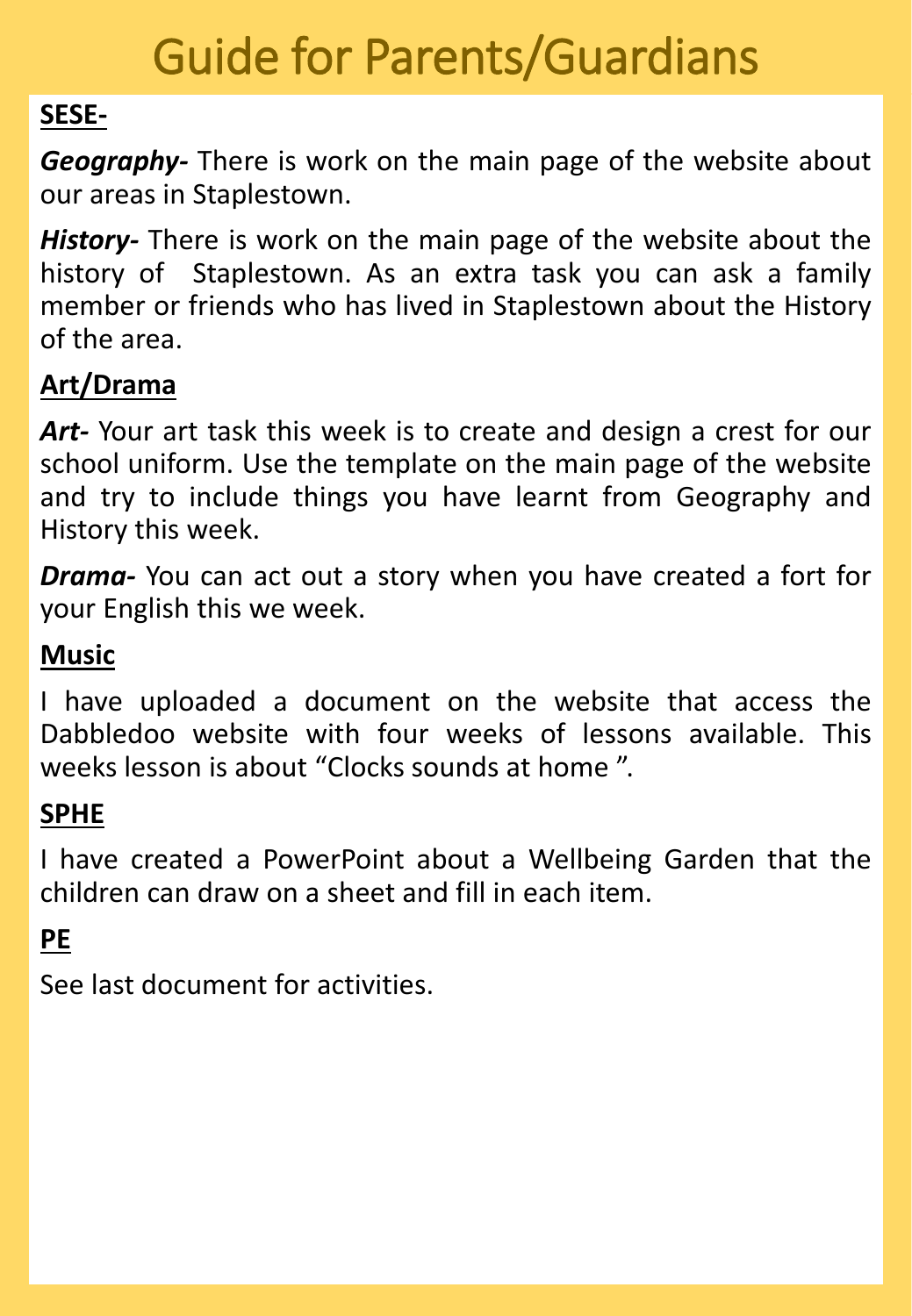# English- Procedural Writing Example

# **How to Make Pancakes**

## *Ingredients:*

- 1 cup flour
- 1 tablespoon sugar
- 2 teaspoons baking powder
- 1/4 teaspoon salt
- 1 egg, beaten
- 1 cup milk
- 2 tablespoons vegetable oil

# *Method*:

- 1. Mix the flour, sugar, salt and baking powder in a bowl. If you have a whisk, use it, and make sure the batter it is well mixed.
- 2. 2. In another bowl, beat the egg then add the milk and oil. Mix until it is thoroughly combined.
- 3. Add the wet ingredients to the dry ingredients and whisk them together for about a minute. The mixture should be a bit lumpy.
- 4. Heat a blob of butter in a large frying pan.
- 5. Pour about a third of a cup of batter into the pan. If you want larger pancakes, pour more. For smaller pancakes pour less batter.
- 6. It will take about two minutes to cook the first side. You will know it is cooked when bubbles that will form on the top.
- 7. Flip it over and let it cook for a minute more. When the pancakes are golden brown, put them on a plate and enjoy.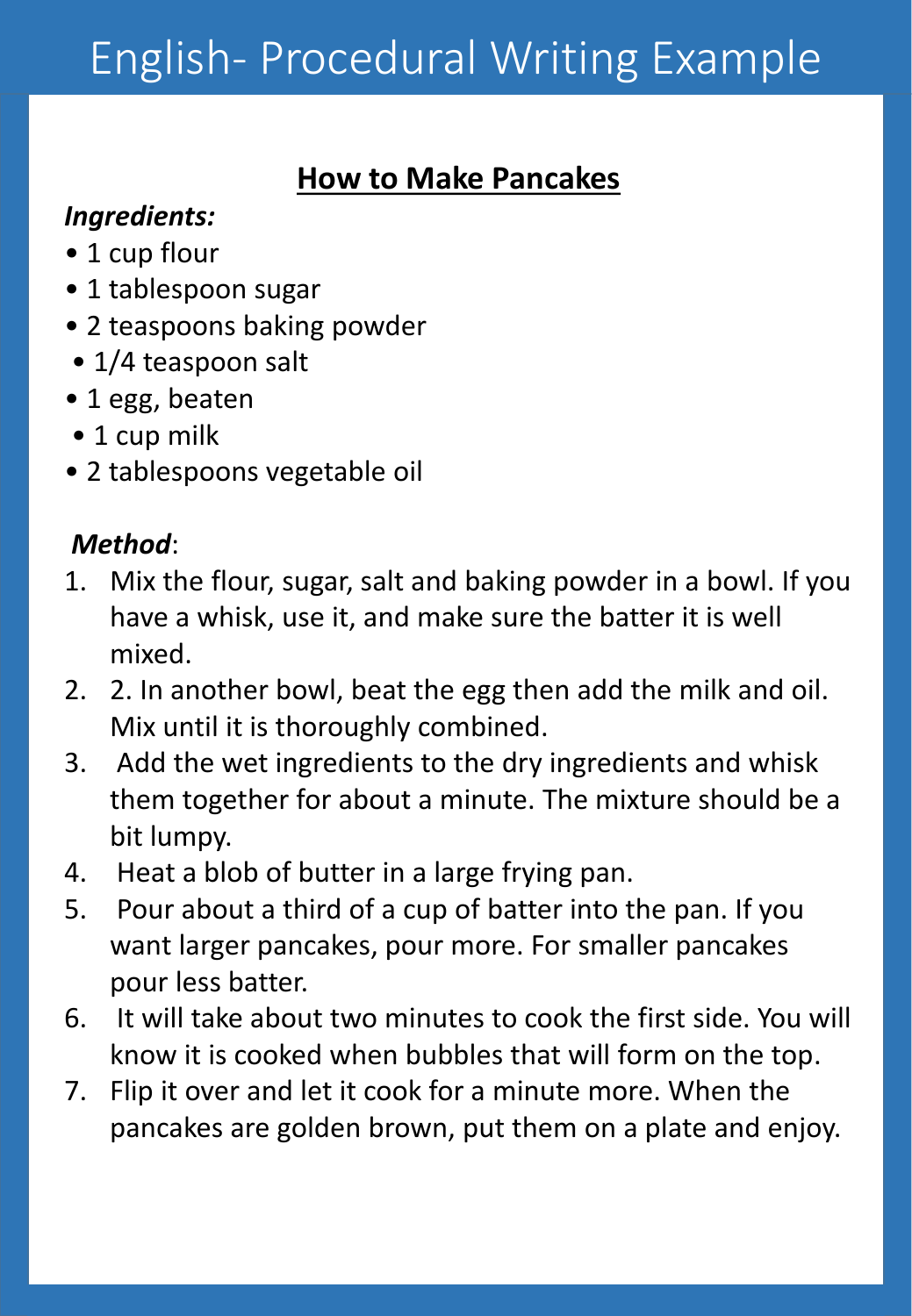# English- Procedural Writing

Title: \_\_\_\_\_\_\_

| <b>Materials/Ingredients</b> |  |
|------------------------------|--|
|                              |  |
|                              |  |
|                              |  |
|                              |  |

#### **Instructions:**

| $\mathbf{1}$ |  |
|--------------|--|
| 2.           |  |
| 3.           |  |
| 4.           |  |
| 5.           |  |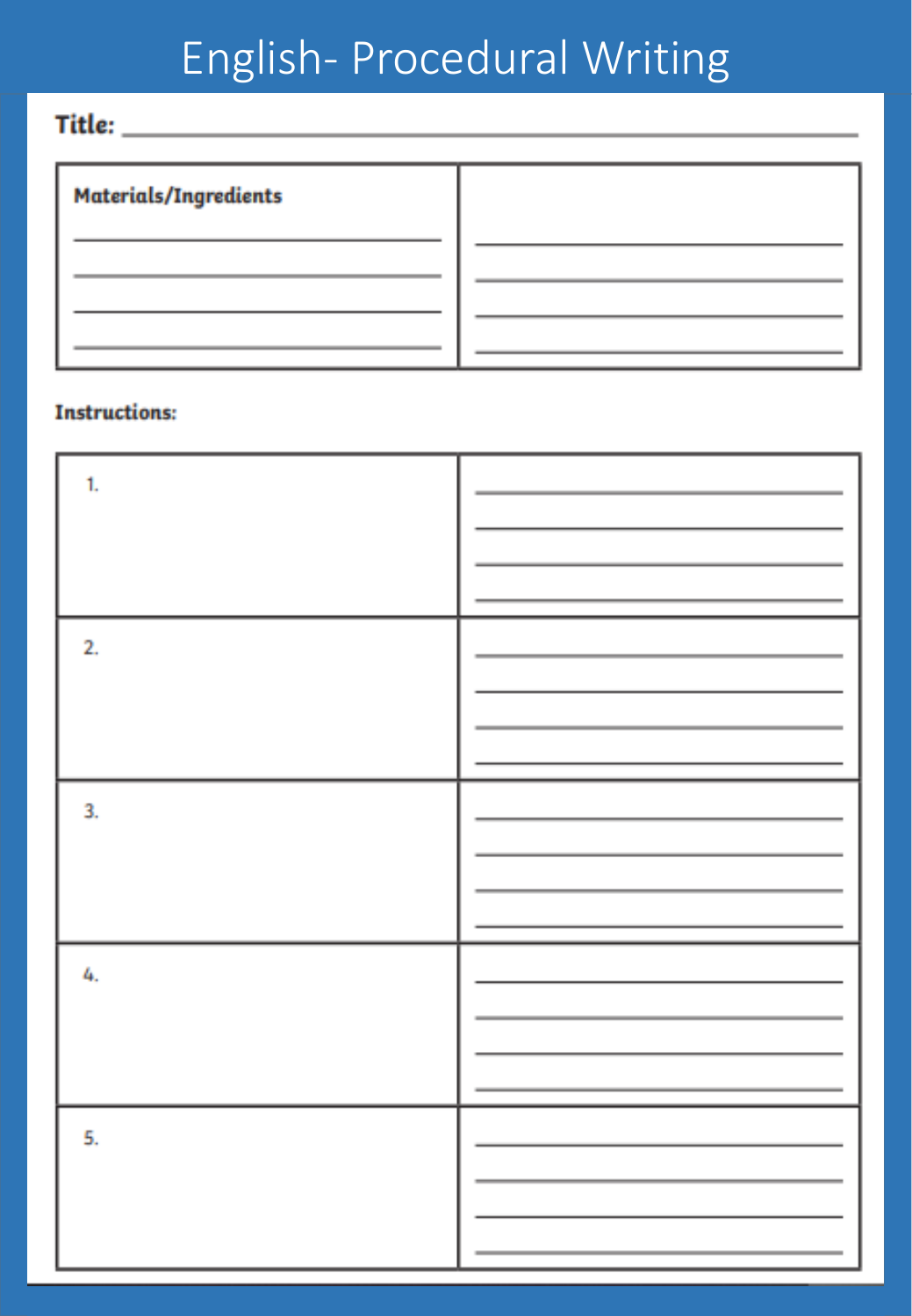English- Writing Menu



50

**Text Types: Narratives** 

Write a narrative about...

| Discovering a<br>new type of<br>animal! | Winning a<br>million dollars!                                    | Having<br>superpowers!     |
|-----------------------------------------|------------------------------------------------------------------|----------------------------|
| Meeting a<br>celebrity!                 | Waking up one<br>day and<br>realising you<br>are a grown-<br>Up! | Becoming a<br>superhero!   |
| Saving a<br>princess from<br>a dragon!  | Finding a magic<br>wand!                                         | Finding a<br>treasure map! |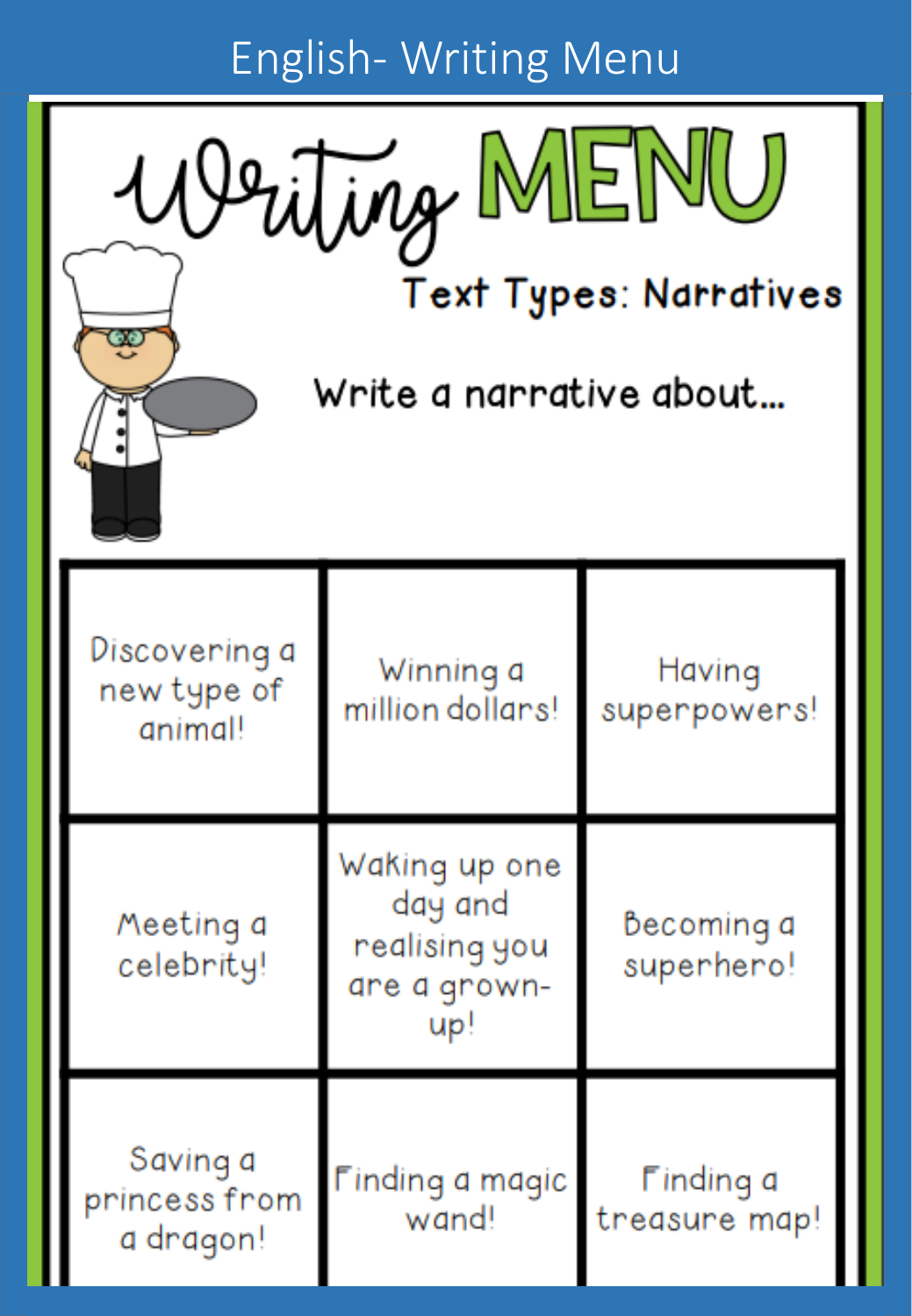# English- Oral Language

To practice our oral language skills for our procedural writing this week, I want you to pick some of the topics below and see can you explain it to someone in your family step by step.

| How do you<br>make a ham<br>and cheese<br>sandwich? | How do you<br>play tag?                       | How do you<br>get ready for<br>school? |
|-----------------------------------------------------|-----------------------------------------------|----------------------------------------|
| How to play<br>hurling?                             | How do you<br>wash your<br>hands<br>properly? | How to make<br>pancakes.               |